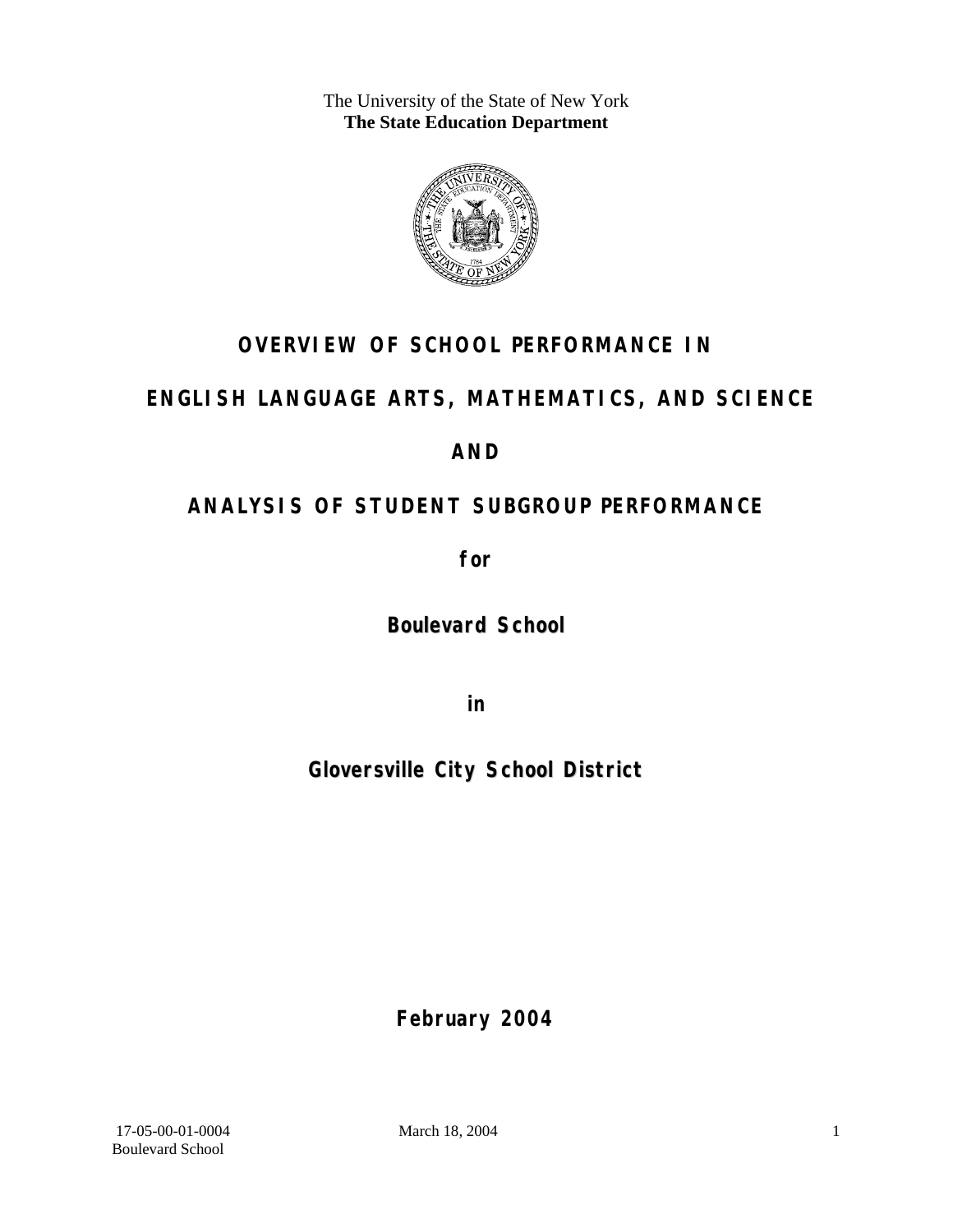#### **THE UNIVERSITY OF THE STATE OF NEW YORK**

#### **Regents of The University**

| Tonawanda             |
|-----------------------|
| <b>Hollis</b>         |
| Staten Island         |
| New Rochelle          |
| Peru                  |
| Huntington            |
| <b>North Syracuse</b> |
| New York              |
| <b>Belle Harbor</b>   |
| <b>Buffalo</b>        |
| Hartsdale             |
| Albany                |
| <b>Bronx</b>          |
| New York              |
| <b>Binghamton</b>     |
| Rochester             |

#### **President of The University and Commissioner of Education**

RICHARD P. MILLS

**Deputy Commissioner for Elementary, Middle, Secondary and Continuing Education**  JAMES A. KADAMUS

#### **Coordinator, School Operations and Management Services**

CHARLES SZUBERLA

#### **Coordinator, Information and Reporting Services**

MARTHA P. MUSSER

The State Education Department does not discriminate on the basis of age, color, religion, creed, disability, marital status, veteran status, national origin, race, gender, genetic predisposition or carrier status, or sexual orientation in its educational programs, services and activities. Portions of this publication can be made available in a variety of formats, including braille, large print or audio tape, upon request. Inquiries concerning this policy of nondiscrimination should be directed to the Department's Office for Diversity, Ethics, and Access, Room 530, Education Building, Albany, NY 12234. **Requests for additional copies of this publication may be made by contacting the Publications Sales Desk, Room 309, Education Building, Albany, NY 12234.** 

Please address all correspondence about this report that is not related to data corrections to:

*School Report Card Coordinator Information and Reporting Services Team New York State Education Department Room 863 EBA 89 Washington Avenue Albany, NY 12234*  E-mail: *RPTCARD@mail.nysed.gov*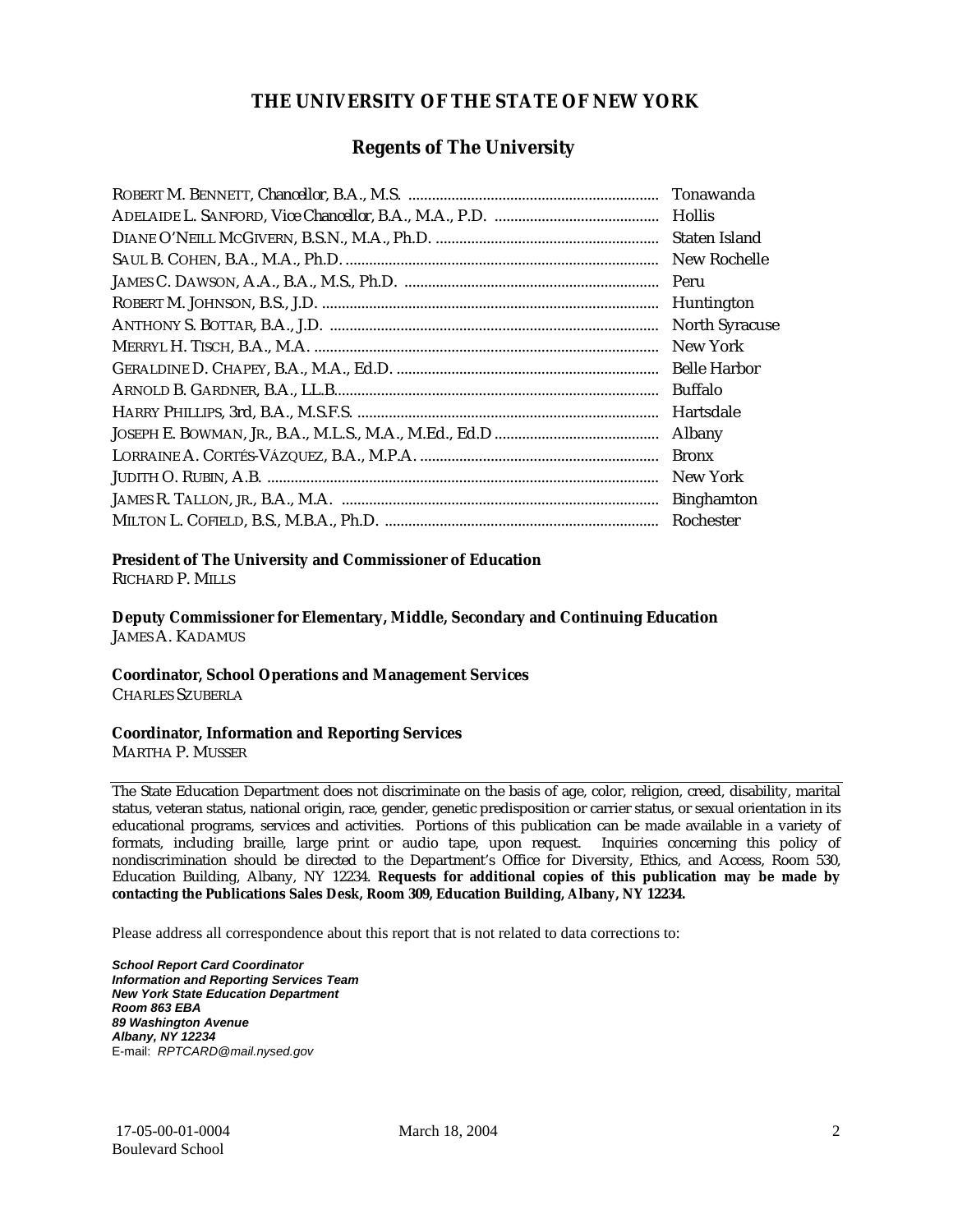The *New York State School Report Card* is an important part of the Board of Regents effort to raise learning standards for all students. It provides information to the public on student performance and other measures of school and district performance. Knowledge gained from the school report card on a school's strengths and weaknesses can be used to improve instruction and services to students.

The *New York State School Report Card* consists of three parts: the *Overview of School Performance in English Language Arts, Mathematics, and Science and Analysis of Student Subgroup Performance,* the *Comprehensive Information Report,* and the *School Accountability Report*. The *Overview and Analysis* presents performance data on measures required by the federal No Child Left Behind Act: English, mathematics, science, and graduation rate. Performance data on other State assessments can be found in the *Comprehensive Information Report*. The *School Accountability Report* provides information as to whether a school is making adequate progress toward enabling all students to achieve proficiency in English and mathematics.

State assessments are designed to help ensure that all students reach high learning standards. They show whether students are getting the foundation knowledge they need to succeed at the elementary, middle, and commencement levels and beyond. The State requires that students who are not making appropriate progress toward the standards receive academic intervention services.

In the *Overview*, performance on the elementary- and middle-level assessments in English language arts and mathematics and on the middle-level science test is reported in terms of mean scores and the percentage of students scoring at each of the four levels. These levels indicate performance on the standards from seriously deficient to advanced proficiency. Performance on the elementary-level science test is reported in terms of mean scores and the percentage of students making appropriate progress. Regents examination scores are reported in four score ranges. Scores of 65 to 100 are passing; scores of 55 to 64 earn credit toward a local diploma (with the approval of the local board of education). Though each elementary- and middle-level assessment is administered to students in a specific grade, secondary-level assessments are taken by students when they complete the coursework for the core curriculum. Therefore, the performance of students at the secondary level is measured for a student cohort rather than a group of students at a particular grade level. Students are grouped in cohorts according to the year in which they first entered grade 9.

The assessment data in the *Overview and Analysis* are for all tested students in the school, including general-education students and students with disabilities. In the *Overview*, each school's performance is compared with that of schools similar in grade level, district resources, and student needs as indicated by income and limited English proficiency (LEP) status. Each district's performance is compared with that of all public schools statewide. In the *Analysis*, performance is disaggregated by race/ethnicity, disability status, gender, LEP status, income level, and migrant status.

Explanations of terms referred to or symbols used in this part of the school report card may be found in the glossary on the last page. Further information on the school report card may be found in the guide, *Understanding Your School Report Card: February 2004*, available on the Information and Reporting Services Web site at www.emsc.nysed.gov/irts.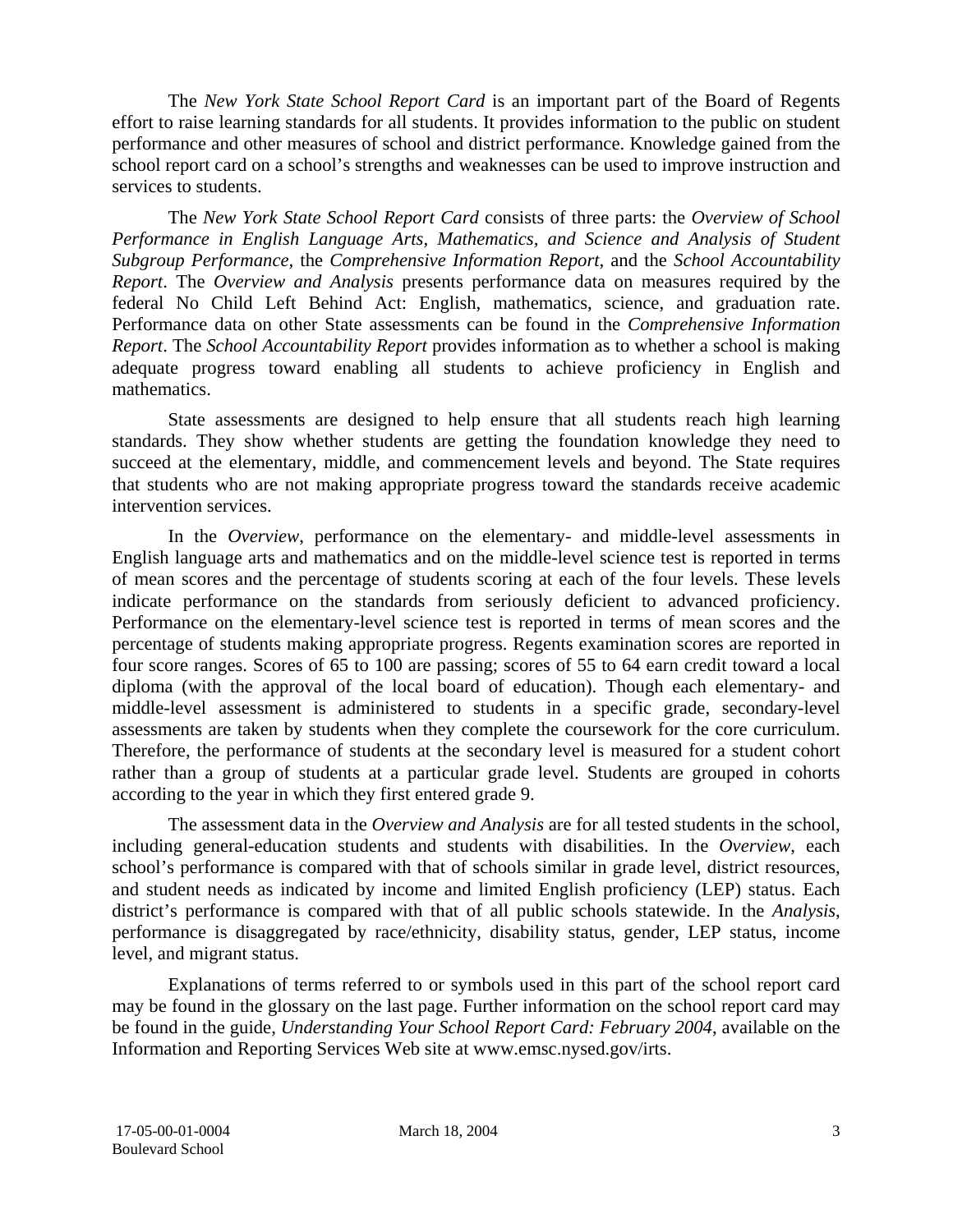# **Overview of School Performance in English Language Arts, Mathematics, and Science**

### **School Profile**

| Principal:<br>Thomas Komp |             | (518)725-9212<br>Phone:   |
|---------------------------|-------------|---------------------------|
| <b>Organization</b>       | Grade Range | <b>Student Enrollment</b> |
| $2002 - 03$               | <b>PK-5</b> | 545                       |

| 2001–02 School District-wide Total Expenditure per Pupil | \$11,356 |
|----------------------------------------------------------|----------|
|----------------------------------------------------------|----------|

#### **2002–03 Percentage of Core Classes Taught by Highly Qualified Teachers\***

| <b>Number of Core</b><br><b>Classes</b> | <b>Percent Taught</b><br>by Highly<br>Qualified<br><b>Teachers</b> |
|-----------------------------------------|--------------------------------------------------------------------|
|                                         |                                                                    |
|                                         | 98%                                                                |
|                                         |                                                                    |

\*For the 2002-03 school year, SED is reporting that teachers of core classes are highly qualified if they are certified to teach those classes. However, No Child Left Behind (NCLB) imposes requirements beyond certification for some teachers to be considered highly qualified. In future years, when New York State uses the NCLB criteria for reporting, certified teachers must fulfill all NCLB requirements to be counted as highly qualified.

#### **2002–03 Percentage of Teachers with No Valid Teaching Certificate\***

| Number of<br><b>Teachers</b> | <b>Percent with No</b><br><b>Valid Teaching</b><br><b>Certificate</b> |
|------------------------------|-----------------------------------------------------------------------|
| ィウ                           | ሰ%                                                                    |

\*This count includes teachers with temporary licenses who do not have a valid permanent, provisional, or transitional teaching certificate.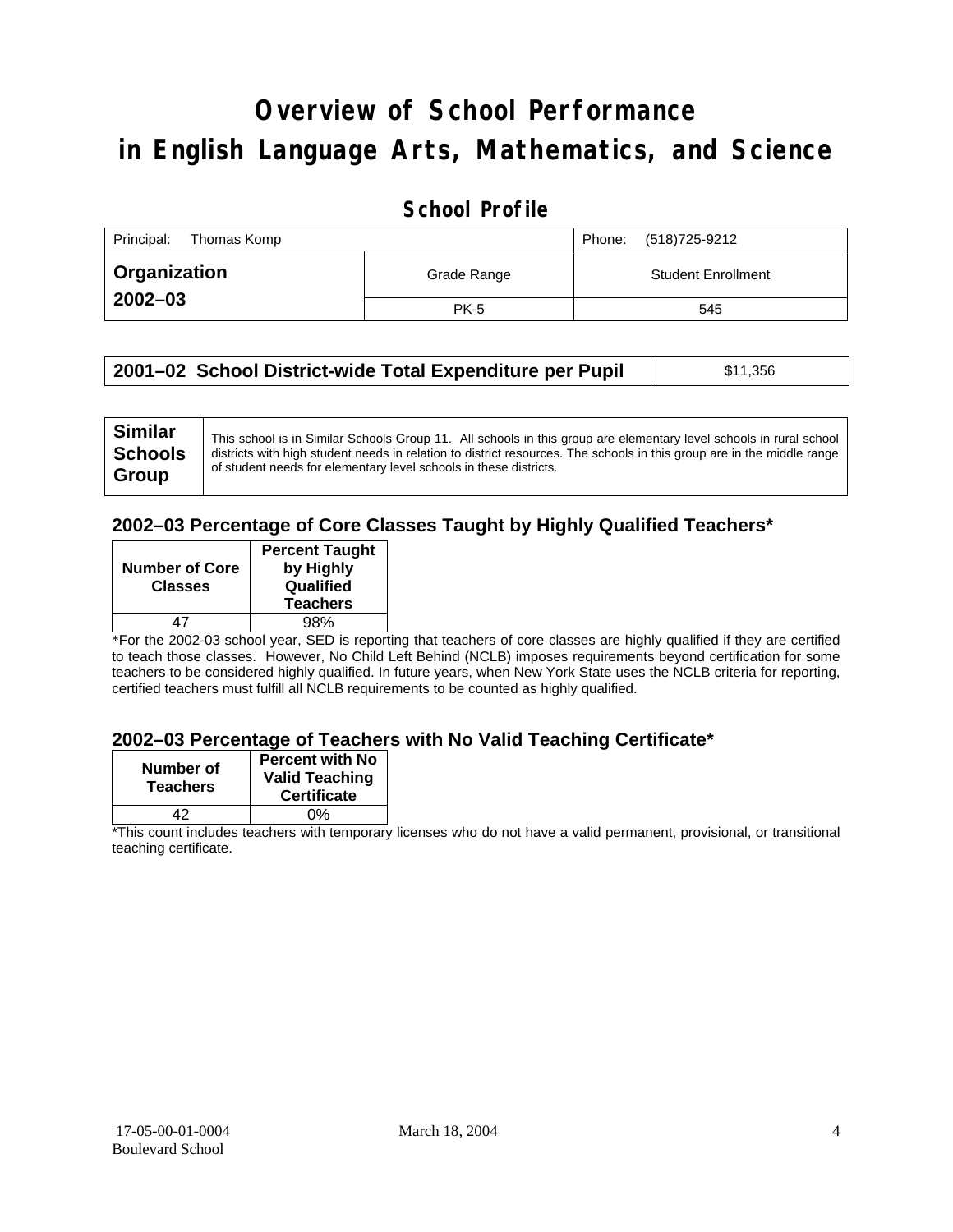English Language Arts



|                                             |                    | <b>Counts of Students Tested</b> |                    |                    |       |                   |
|---------------------------------------------|--------------------|----------------------------------|--------------------|--------------------|-------|-------------------|
| <b>Performance at</b><br><b>This School</b> | Level 1<br>455-602 | Level 2<br>603-644               | Level 3<br>645-691 | Level 4<br>692-800 | Total | <b>Mean Score</b> |
| Jan-Feb 2001                                | э                  | 34                               | 35                 | 16                 | 90    | 656               |
| Jan-Feb 2002                                | 8                  | 35                               | 35                 | 27                 | 105   | 662               |
| Feb 2003                                    | 5                  | 23                               | 29                 | 15                 | 72    | 654               |

| Elementary-Level English Language Arts Levels — Listening, Reading, and Writing Standards |                                                                                                           |  |  |  |
|-------------------------------------------------------------------------------------------|-----------------------------------------------------------------------------------------------------------|--|--|--|
| Level 4                                                                                   | These students exceed the standards and are moving toward high performance on the Regents examination.    |  |  |  |
| Level 3                                                                                   | These students meet the standards and, with continued steady growth, should pass the Regents examination. |  |  |  |
| Level 2                                                                                   | These students <b>need extra help</b> to meet the standards and pass the Regents examination.             |  |  |  |
| Level 1                                                                                   | These students have serious academic deficiencies.                                                        |  |  |  |

**Performance of Limited English Proficient Students Taking the New York State English as a Second Language Achievement Test (NYSESLAT) as the Measure of English Language Arts Achievement**

| Grade 4 | <b>Number</b><br>Tested | Level 1           | Level 2 | Level 3  | Level 4  |
|---------|-------------------------|-------------------|---------|----------|----------|
| 2003    |                         | $^{\prime\prime}$ | π       | $^{\pi}$ | $^{\pi}$ |

**Performance of Students with Severe Disabilities on the New York State Alternate Assessment (NYSAA) in English** 

| <b>Elementary Level</b> | <b>Number</b><br>Tested | AA-Level 1 | AA-Level 2 | AA-Level 3 | AA-Level 4 |
|-------------------------|-------------------------|------------|------------|------------|------------|
| $2002 - 03$             |                         |            |            |            |            |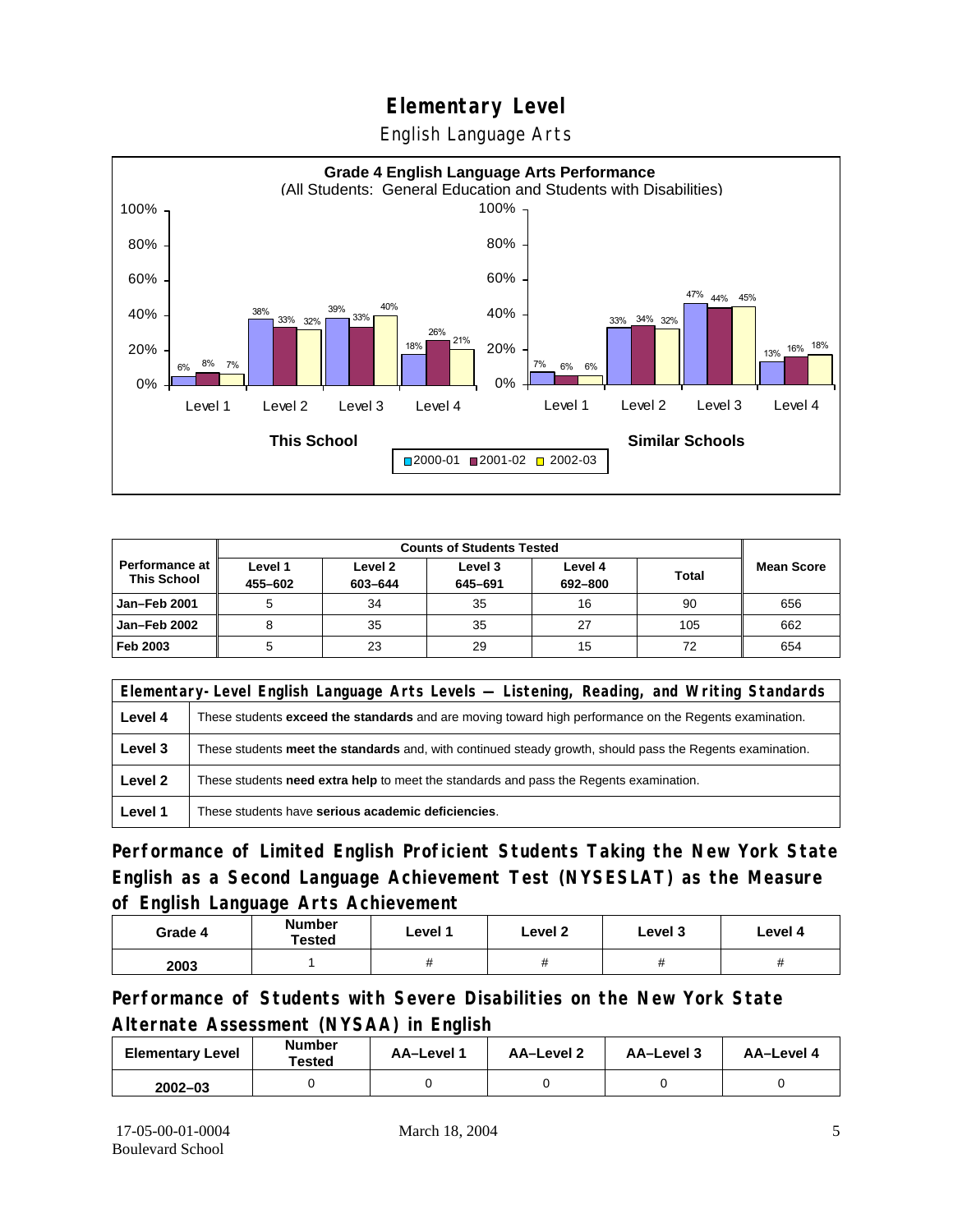### Mathematics



|                                               | <b>Counts of Students Tested</b> |                    |                    |                    |              |                   |
|-----------------------------------------------|----------------------------------|--------------------|--------------------|--------------------|--------------|-------------------|
| <b>Performance at I</b><br><b>This School</b> | Level 1<br>448-601               | Level 2<br>602-636 | Level 3<br>637-677 | Level 4<br>678-810 | <b>Total</b> | <b>Mean Score</b> |
| <b>May 2001</b>                               |                                  | 23                 | 33                 | 30                 | 91           | 659               |
| May 2002                                      |                                  | 23                 | 51                 | 21                 | 102          | 651               |
| May 2003                                      |                                  | 16                 | 38                 | 18                 | 76           | 652               |

|         | Elementary-Level Mathematics Levels -                                                                         |  |  |  |
|---------|---------------------------------------------------------------------------------------------------------------|--|--|--|
|         | Knowledge, Reasoning, and Problem-Solving Standards                                                           |  |  |  |
| Level 4 | These students <b>exceed the standards</b> and are moving toward high performance on the Regents examination. |  |  |  |
| Level 3 | These students meet the standards and, with continued steady growth, should pass the Regents examination.     |  |  |  |
| Level 2 | These students need extra help to meet the standards and pass the Regents examination.                        |  |  |  |
| Level 1 | These students have serious academic deficiencies.                                                            |  |  |  |

### **Performance of Students with Severe Disabilities on the New York State Alternate Assessment (NYSAA) in Mathematics**

| <b>Elementary Level</b> | <b>Number</b><br>Tested | AA-Level 1 | AA-Level 2 | AA-Level 3 | AA-Level 4 |  |
|-------------------------|-------------------------|------------|------------|------------|------------|--|
| $2002 - 03$             |                         |            |            |            |            |  |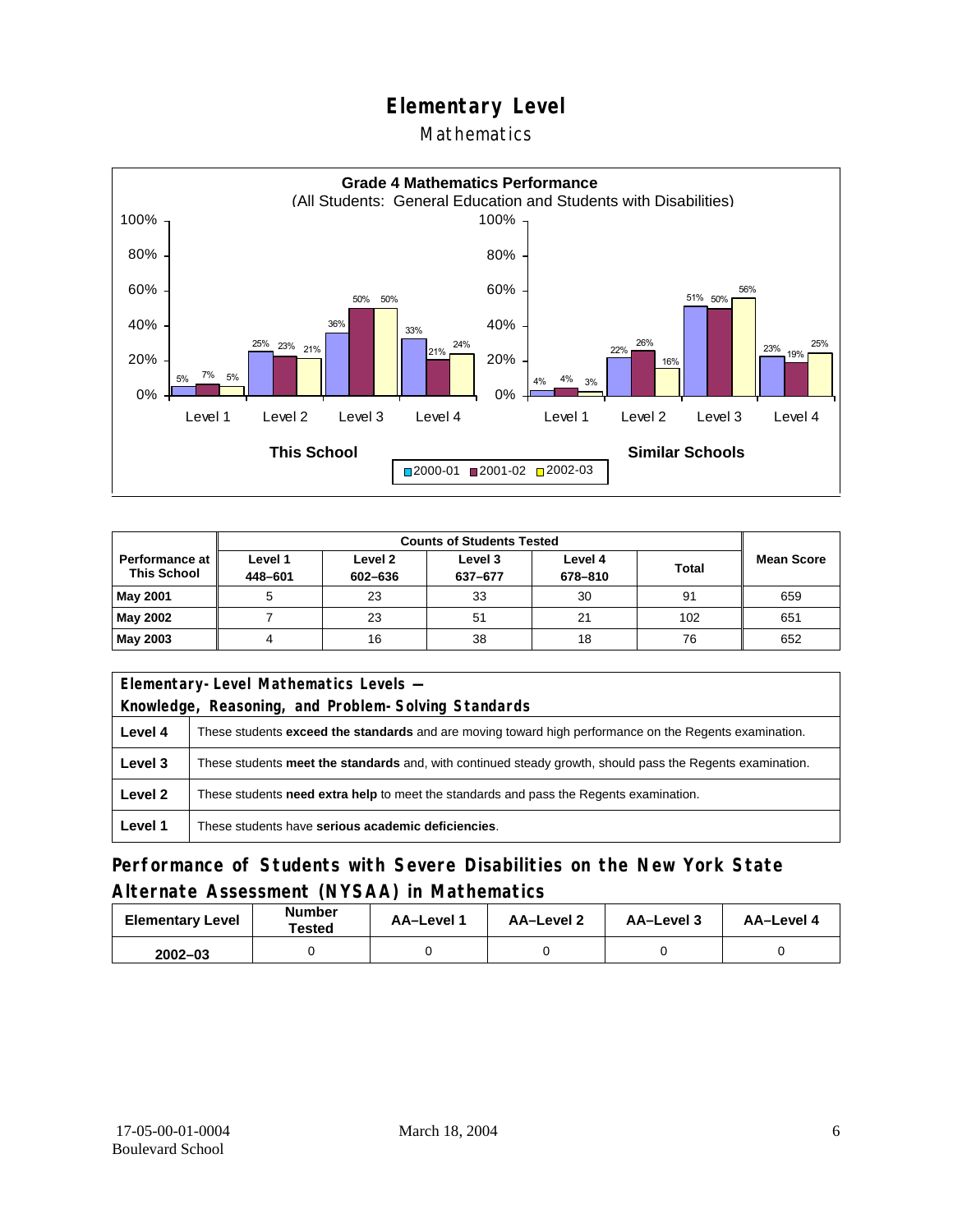Science Multiple-Choice



**All Students** 

|          |    | Number Tested   Number Above SDL   Mean Score |    |
|----------|----|-----------------------------------------------|----|
| May 2001 | 88 | 66                                            | 33 |
| May 2002 |    |                                               |    |
| May 2003 |    |                                               | 33 |

| Grade 4 Science - Knowledge, Reasoning, and Problem-Solving Standards |                                                                                                                                                                                                                                          |  |  |  |  |  |
|-----------------------------------------------------------------------|------------------------------------------------------------------------------------------------------------------------------------------------------------------------------------------------------------------------------------------|--|--|--|--|--|
| <b>Multiple-Choice</b><br><b>Test Component</b>                       | This component contains 45 multiple-choice questions based upon the New York State Elementary<br>Science Syllabus and referenced to the New York State Learning Standards for Mathematics, Science<br>and Technology (Elementary Level). |  |  |  |  |  |
| <b>State Designated</b>                                               | Students who correctly answer fewer than 30 of the 45 questions of the multiple-choice test component                                                                                                                                    |  |  |  |  |  |
| Level (SDL)                                                           | must receive academic intervention services in the following term of instruction.                                                                                                                                                        |  |  |  |  |  |
| <b>School Mean</b>                                                    | For the multiple-choice test component, the mean score is the average number of correct answers for                                                                                                                                      |  |  |  |  |  |
| <b>Scores</b>                                                         | students tested. If all tested students answered all questions correctly, this score would be 45.                                                                                                                                        |  |  |  |  |  |

## **Elementary Level**

#### Science Performance Test

The elementary-level science test is composed of two sections, the multiple-choice section (described above) and the performance test. The performance test is not used to determine the need for academic intervention services or for accountability purposes because not all students are administered the same three tasks.

| <b>All Students</b>                       |    |    |  |  |  |  |  |  |  |
|-------------------------------------------|----|----|--|--|--|--|--|--|--|
| <b>Number Tested</b><br><b>Mean Score</b> |    |    |  |  |  |  |  |  |  |
| <b>May 2001</b>                           | 86 | 32 |  |  |  |  |  |  |  |
| May 2002                                  |    |    |  |  |  |  |  |  |  |
| <b>May 2003</b>                           |    |    |  |  |  |  |  |  |  |

### **Performance of Students with Severe Disabilities on the New York State Alternate Assessment (NYSAA) in Science**

| <b>Elementary Level</b> | <b>Number</b><br>Tested | <b>AA-Level 1</b> | AA-Level 2 | AA-Level 3 | AA-Level 4 |  |
|-------------------------|-------------------------|-------------------|------------|------------|------------|--|
| $2002 - 03$             |                         |                   |            |            |            |  |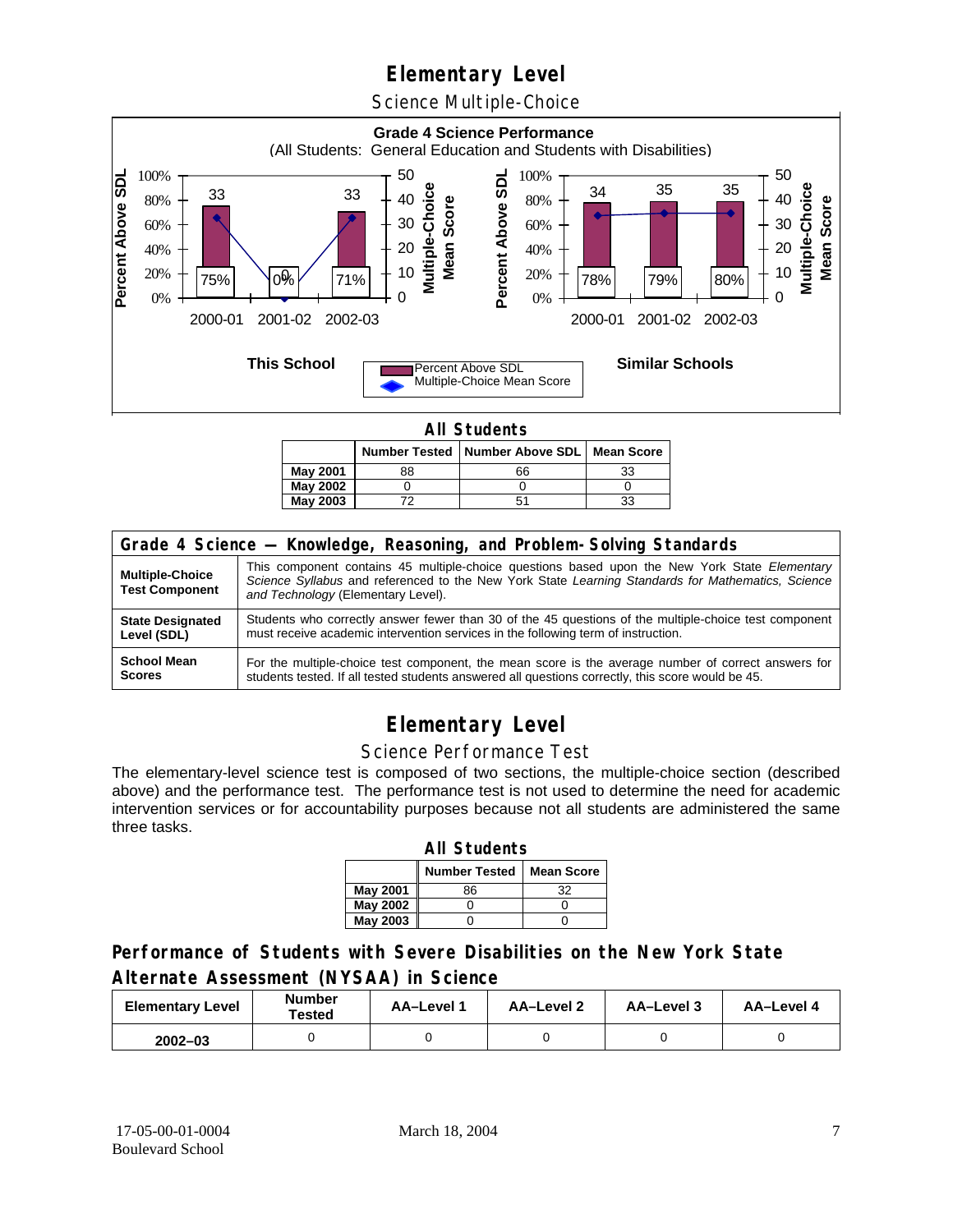# **Analysis of Student Subgroup Performance**

Historically, on State assessments the average performance of Black, Hispanic, and Native American students has been lower than that of White and Asian students. Similarly, students from lowincome families have not performed as well as those from higher income families. A high priority of the Board of Regents is to eliminate these gaps in student performance. In addition, Title I of the federal Elementary and Secondary Education Act includes explicit requirements "to ensure that students served by Title I are given the same opportunity to achieve to high standards and are held to the same high expectations as all students in each State."

This section of the school report card provides performance data for two years by racial/ethnic group, disability status, gender, English proficiency status, income level, and migrant status. The purpose of the student subgroup analyses is to determine if students who perform below the standards in any school tend to fall into particular groups, such as minority students, limited English proficient students, or economically disadvantaged students. If these analyses provide evidence that students in one of the groups achieve at a lower level than other students, the school and community should examine the reasons for this lower performance and make necessary changes in curriculum, instruction, and student support services to remedy these performance gaps. If your school did not report data for the 2002-03 school year for a subject and grade, a table showing data for subgroups in that subject and grade will not be included in the *Analysis*.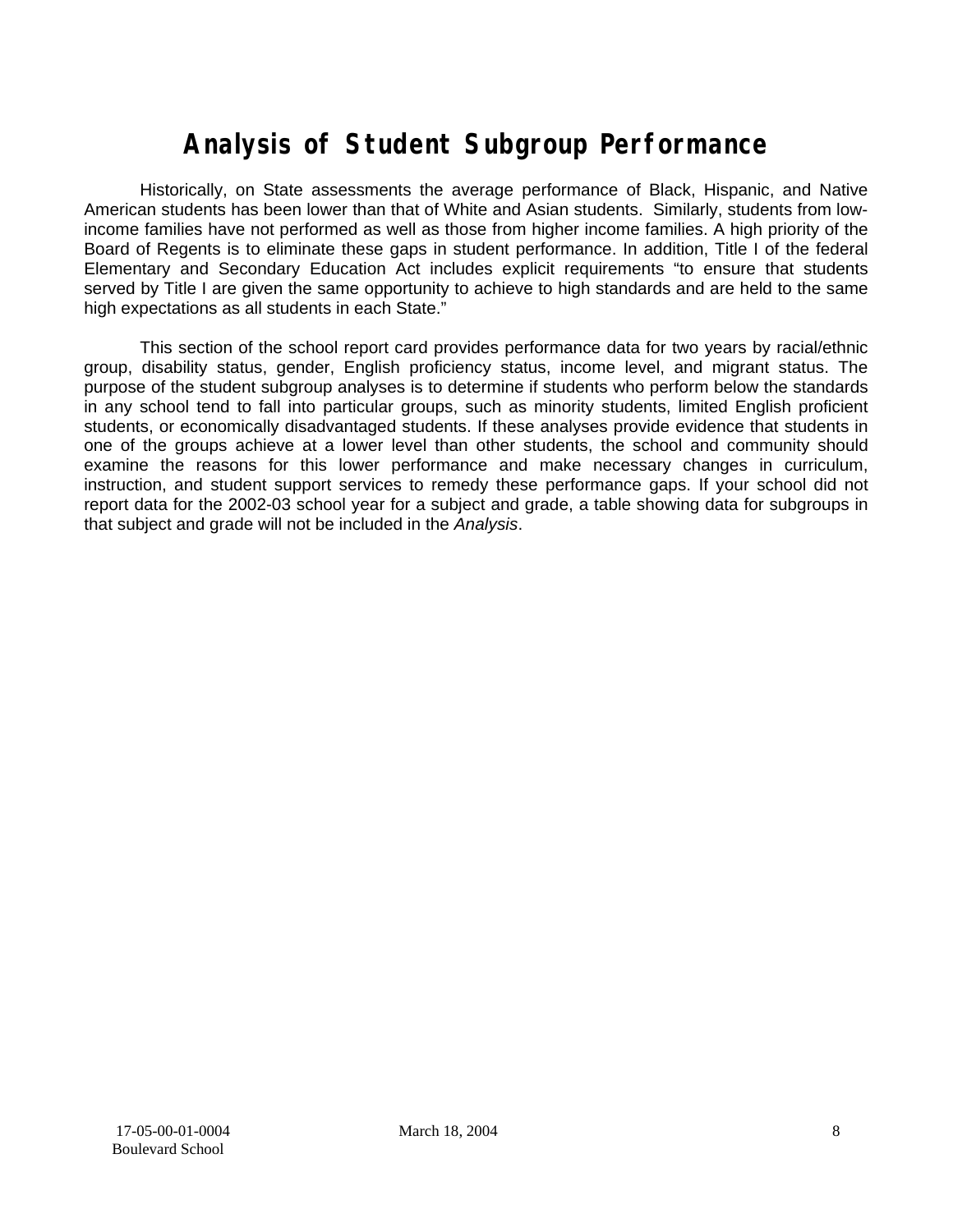### English Language Arts

|                                              | ◡<br>$2001 - 02$                                                                   |         |             |               | $2002 - 03$                                                       |             |         |           |
|----------------------------------------------|------------------------------------------------------------------------------------|---------|-------------|---------------|-------------------------------------------------------------------|-------------|---------|-----------|
| <b>Student Subgroup</b>                      | <b>Percentages of Tested</b><br><b>Students Scoring at Levels</b><br><b>Tested</b> |         |             | <b>Tested</b> | <b>Percentages of Tested</b><br><b>Students Scoring at Levels</b> |             |         |           |
|                                              |                                                                                    | $2 - 4$ | $3 - 4$     | 4             |                                                                   | $2 - 4$     | $3 - 4$ | 4         |
| <b>Results by Race/Ethnicity</b>             |                                                                                    |         |             |               |                                                                   |             |         |           |
| American Indian/Alaskan Native               | 0                                                                                  | 0%      | 0%          | 0%            | $\mathbf 0$                                                       | 0%          | 0%      | 0%        |
| <b>Black</b>                                 | $\overline{2}$                                                                     | s       | s           | s             | 1                                                                 | s           | s       | ${\tt s}$ |
| Hispanic                                     | $\mathbf{1}$                                                                       | s       | $\mathbf s$ | s             | $\mathbf{1}$                                                      | $\mathbf s$ | s       | ${\tt s}$ |
| Asian or Pacific Islander                    | 0                                                                                  | 0%      | 0%          | 0%            | 2                                                                 | s           | s       | ${\tt s}$ |
| White                                        | 102                                                                                | s       | s           | s             | 68                                                                | s           | s       | s         |
| Total                                        | 105                                                                                | 92%     | 59%         | 26%           | 72                                                                | 93%         | 61%     | 21%       |
| Small Group Totals (s)                       | 105                                                                                | 92%     | 59%         | 26%           | 72                                                                | 93%         | 61%     | 21%       |
| <b>Results by Disability Status</b>          |                                                                                    |         |             |               |                                                                   |             |         |           |
| General-education students                   | 105                                                                                | 92%     | 59%         | 26%           | 65                                                                | 98%         | 68%     | 23%       |
| Students with disabilities                   | 0                                                                                  | 0%      | 0%          | 0%            | $\overline{7}$                                                    | 43%         | 0%      | $0\%$     |
| Total                                        | 105                                                                                | 92%     | 59%         | 26%           | 72                                                                | 93%         | 61%     | 21%       |
| <b>Results by Gender</b>                     |                                                                                    |         |             |               |                                                                   |             |         |           |
| Female                                       | 51                                                                                 | 90%     | 59%         | 39%           | 37                                                                | 95%         | 68%     | 32%       |
| Male                                         | 54                                                                                 | 94%     | 59%         | 13%           | 35                                                                | 91%         | 54%     | 9%        |
| Total                                        | 105                                                                                | 92%     | 59%         | 26%           | 72                                                                | 93%         | 61%     | 21%       |
| <b>Results by English Proficiency Status</b> |                                                                                    |         |             |               |                                                                   |             |         |           |
| English proficient                           | 105                                                                                | 92%     | 59%         | 26%           | 72                                                                | 93%         | 61%     | 21%       |
| Limited English proficient                   | 0                                                                                  | 0%      | 0%          | 0%            | $\Omega$                                                          | 0%          | 0%      | 0%        |
| Total                                        | 105                                                                                | 92%     | 59%         | 26%           | 72                                                                | 93%         | 61%     | 21%       |
| <b>Results by Income Level</b>               |                                                                                    |         |             |               |                                                                   |             |         |           |
| Economically disadvantaged                   | $\Omega$                                                                           | 0%      | 0%          | 0%            | $\Omega$                                                          | 0%          | 0%      | 0%        |
| Not disadvantaged                            | 105                                                                                | 92%     | 59%         | 26%           | 72                                                                | 93%         | 61%     | 21%       |
| Total                                        | 105                                                                                | 92%     | 59%         | 26%           | 72                                                                | 93%         | 61%     | 21%       |
| <b>Results by Migrant Status</b>             |                                                                                    |         |             |               |                                                                   |             |         |           |
| Migrant family                               | $\mathbf 0$                                                                        | 0%      | 0%          | 0%            | $\mathbf 0$                                                       | 0%          | 0%      | 0%        |
| Not migrant family                           | 105                                                                                | 92%     | 59%         | 26%           | 72                                                                | 93%         | 61%     | 21%       |
| Total                                        | 105                                                                                | 92%     | 59%         | 26%           | 72                                                                | 93%         | 61%     | 21%       |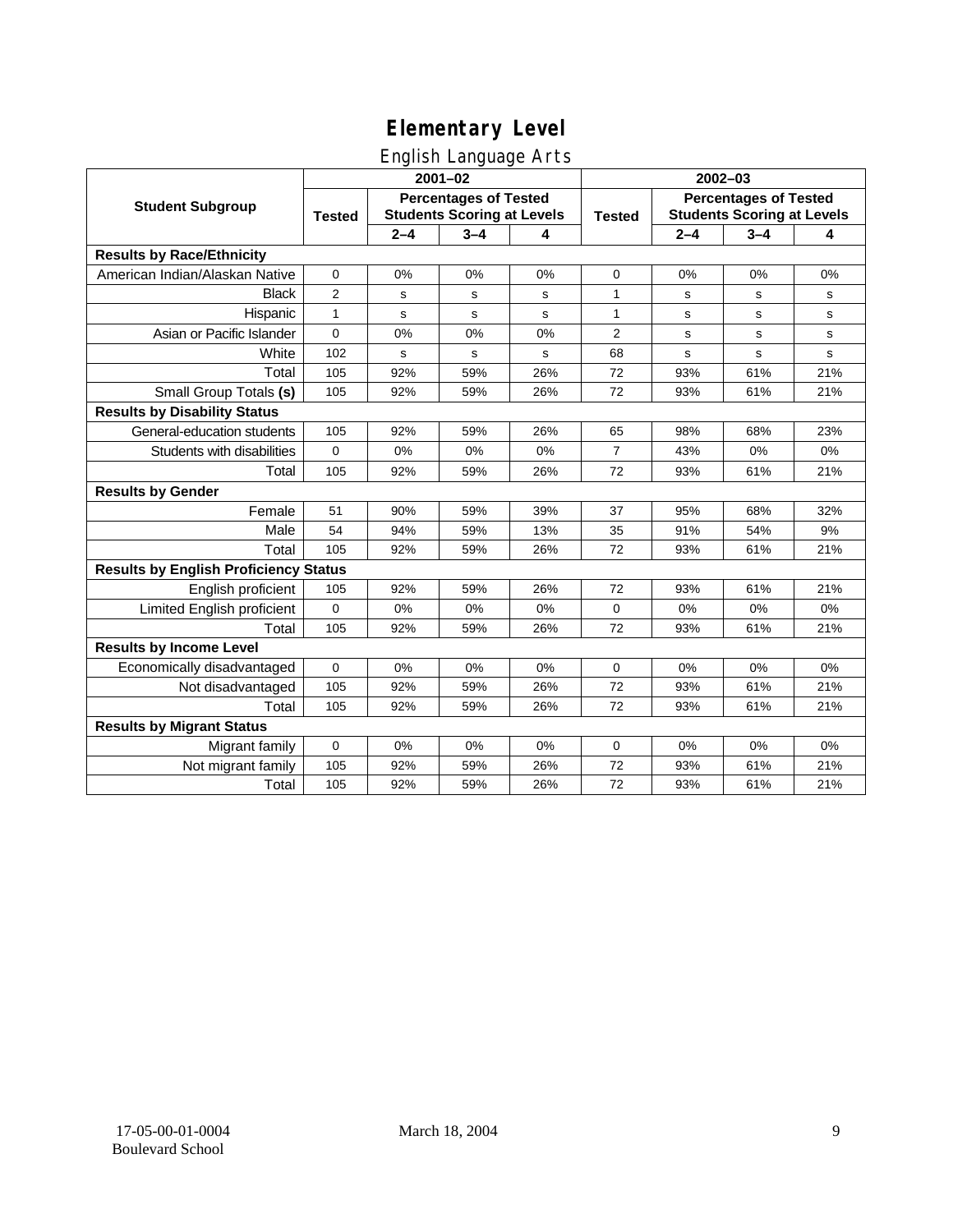### Mathematics

|                                              | $2001 - 02$                                                                        |         |             |               | $2002 - 03$                                                       |         |         |     |
|----------------------------------------------|------------------------------------------------------------------------------------|---------|-------------|---------------|-------------------------------------------------------------------|---------|---------|-----|
| <b>Student Subgroup</b>                      | <b>Percentages of Tested</b><br><b>Students Scoring at Levels</b><br><b>Tested</b> |         |             | <b>Tested</b> | <b>Percentages of Tested</b><br><b>Students Scoring at Levels</b> |         |         |     |
|                                              |                                                                                    | $2 - 4$ | $3 - 4$     | 4             |                                                                   | $2 - 4$ | $3 - 4$ | 4   |
| <b>Results by Race/Ethnicity</b>             |                                                                                    |         |             |               |                                                                   |         |         |     |
| American Indian/Alaskan Native               | $\mathbf 0$                                                                        | 0%      | 0%          | 0%            | $\mathbf 0$                                                       | 0%      | 0%      | 0%  |
| <b>Black</b>                                 | 2                                                                                  | s       | $\mathbf s$ | s             | 1                                                                 | s       | s       | s   |
| Hispanic                                     | $\mathbf{1}$                                                                       | s       | s           | s             | $\overline{2}$                                                    | s       | s       | s   |
| Asian or Pacific Islander                    | 0                                                                                  | 0%      | 0%          | 0%            | $\overline{2}$                                                    | s       | s       | s   |
| White                                        | 99                                                                                 | s       | ${\tt s}$   | s             | 71                                                                | 94%     | 75%     | 24% |
| Total                                        | 102                                                                                | 93%     | 71%         | 21%           | 76                                                                | 95%     | 74%     | 24% |
| Small Group Totals (s)                       | 102                                                                                | 93%     | 71%         | 21%           | 5                                                                 | 100%    | 60%     | 20% |
| <b>Results by Disability Status</b>          |                                                                                    |         |             |               |                                                                   |         |         |     |
| General-education students                   | 102                                                                                | 93%     | 71%         | 21%           | 69                                                                | 100%    | 78%     | 26% |
| Students with disabilities                   | $\mathbf 0$                                                                        | 0%      | 0%          | 0%            | $\overline{7}$                                                    | 43%     | 29%     | 0%  |
| Total                                        | 102                                                                                | 93%     | 71%         | 21%           | 76                                                                | 95%     | 74%     | 24% |
| <b>Results by Gender</b>                     |                                                                                    |         |             |               |                                                                   |         |         |     |
| Female                                       | 50                                                                                 | 92%     | 70%         | 26%           | 39                                                                | 97%     | 82%     | 31% |
| Male                                         | 52                                                                                 | 94%     | 71%         | 15%           | 37                                                                | 92%     | 65%     | 16% |
| Total                                        | 102                                                                                | 93%     | 71%         | 21%           | 76                                                                | 95%     | 74%     | 24% |
| <b>Results by English Proficiency Status</b> |                                                                                    |         |             |               |                                                                   |         |         |     |
| English proficient                           | 102                                                                                | 93%     | 71%         | 21%           | 75                                                                | s       | s       | s   |
| Limited English proficient                   | $\Omega$                                                                           | 0%      | 0%          | 0%            | 1                                                                 | s       | s       | s   |
| Total                                        | 102                                                                                | 93%     | 71%         | 21%           | 76                                                                | 95%     | 74%     | 24% |
| <b>Results by Income Level</b>               |                                                                                    |         |             |               |                                                                   |         |         |     |
| Economically disadvantaged                   | 0                                                                                  | 0%      | 0%          | 0%            | 0                                                                 | 0%      | 0%      | 0%  |
| Not disadvantaged                            | 102                                                                                | 93%     | 71%         | 21%           | 76                                                                | 95%     | 74%     | 24% |
| Total                                        | 102                                                                                | 93%     | 71%         | 21%           | 76                                                                | 95%     | 74%     | 24% |
| <b>Results by Migrant Status</b>             |                                                                                    |         |             |               |                                                                   |         |         |     |
| Migrant family                               | $\mathbf 0$                                                                        | 0%      | 0%          | 0%            | $\mathbf 0$                                                       | 0%      | 0%      | 0%  |
| Not migrant family                           | 102                                                                                | 93%     | 71%         | 21%           | 76                                                                | 95%     | 74%     | 24% |
| Total                                        | 102                                                                                | 93%     | 71%         | 21%           | 76                                                                | 95%     | 74%     | 24% |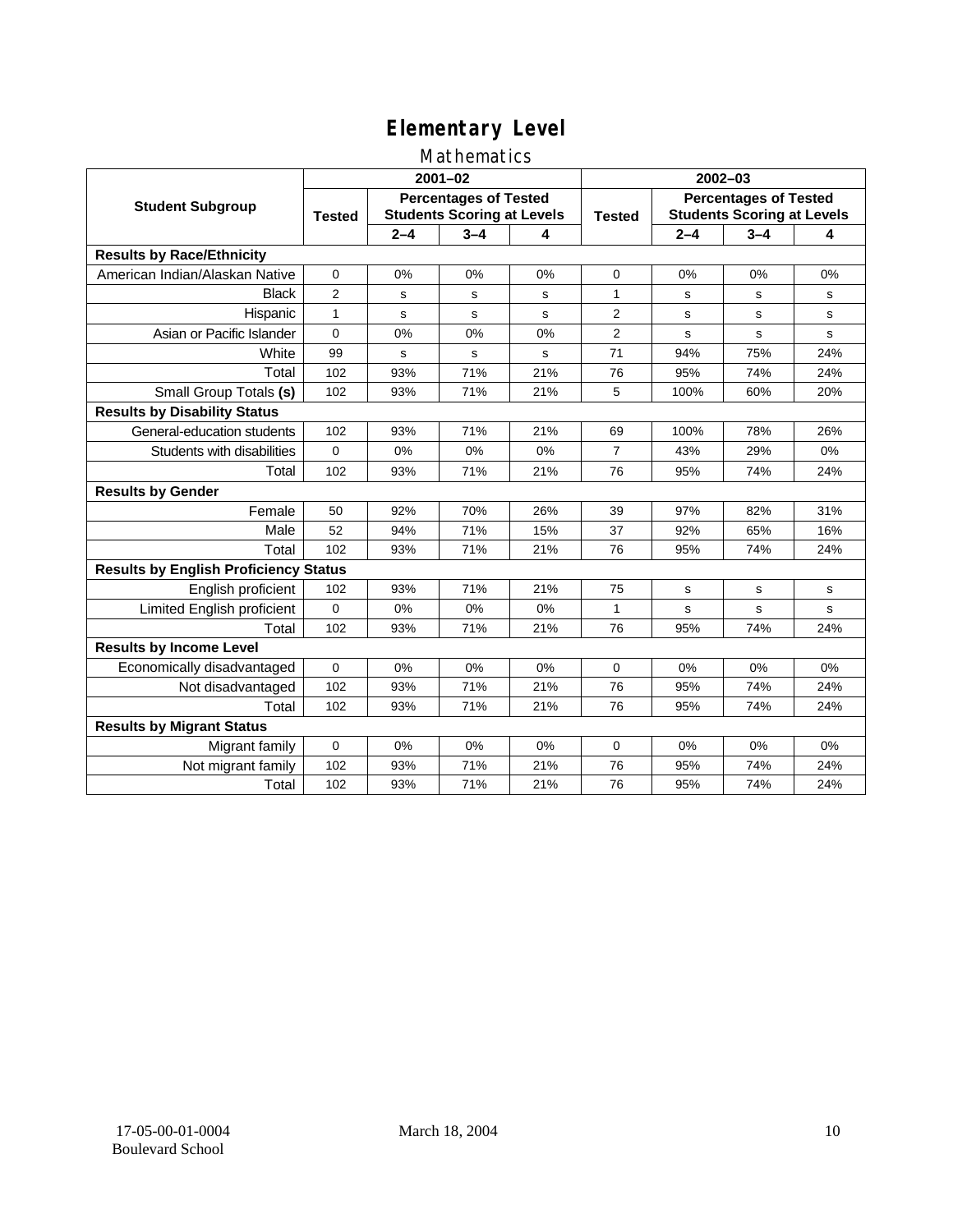### Science Multiple-Choice

|                                              |               | $2001 - 02$                                                                           | 2002-03        |                                                                                       |  |  |
|----------------------------------------------|---------------|---------------------------------------------------------------------------------------|----------------|---------------------------------------------------------------------------------------|--|--|
| <b>Student Subgroup</b>                      | <b>Tested</b> | Percentages of<br><b>Tested</b><br><b>Students</b><br><b>Scoring above</b><br>the SDL | <b>Tested</b>  | Percentages of<br><b>Tested</b><br><b>Students</b><br><b>Scoring above</b><br>the SDL |  |  |
| <b>Results by Race/Ethnicity</b>             |               |                                                                                       |                |                                                                                       |  |  |
| American Indian/Alaskan Native               | $\Omega$      | 0%                                                                                    | 0              | 0%                                                                                    |  |  |
| <b>Black</b>                                 | $\Omega$      | 0%                                                                                    | 1              | s                                                                                     |  |  |
| Hispanic                                     | 0             | 0%                                                                                    | 2              | s                                                                                     |  |  |
| Asian or Pacific Islander                    | $\mathbf 0$   | 0%                                                                                    | $\overline{2}$ | s                                                                                     |  |  |
| White                                        | $\mathbf 0$   | 0%                                                                                    | 67             | 72%                                                                                   |  |  |
| Total                                        | $\mathbf 0$   | 0%                                                                                    | 72             | 71%                                                                                   |  |  |
| Small Group Totals (s)                       | $\mathbf 0$   | 0%                                                                                    | 5              | 60%                                                                                   |  |  |
| <b>Results by Disability Status</b>          |               |                                                                                       |                |                                                                                       |  |  |
| General-education students                   | $\Omega$      | s                                                                                     | 65             | 75%                                                                                   |  |  |
| Students with disabilities                   | 0             | s                                                                                     | $\overline{7}$ | 29%                                                                                   |  |  |
| Total                                        | $\Omega$      | 0%                                                                                    | 72             | 71%                                                                                   |  |  |
| <b>Results by Gender</b>                     |               |                                                                                       |                |                                                                                       |  |  |
| Female                                       | 0             | s                                                                                     | 35             | 71%                                                                                   |  |  |
| Male                                         | 0             | s                                                                                     | 37             | 70%                                                                                   |  |  |
| Total                                        | $\Omega$      | 0%                                                                                    | 72             | 71%                                                                                   |  |  |
| <b>Results by English Proficiency Status</b> |               |                                                                                       |                |                                                                                       |  |  |
| English proficient                           | $\mathbf 0$   | s                                                                                     | 71             | s                                                                                     |  |  |
| Limited English proficient                   | 0             | s                                                                                     | $\mathbf{1}$   | s                                                                                     |  |  |
| Total                                        | $\Omega$      | 0%                                                                                    | 72             | 71%                                                                                   |  |  |
| <b>Results by Income Level</b>               |               |                                                                                       |                |                                                                                       |  |  |
| Economically disadvantaged                   | 0             | s                                                                                     | 0              | 0%                                                                                    |  |  |
| Not disadvantaged                            | $\mathbf 0$   | s                                                                                     | 72             | 71%                                                                                   |  |  |
| Total                                        | $\Omega$      | 0%                                                                                    | 72             | 71%                                                                                   |  |  |
| <b>Results by Migrant Status</b>             |               |                                                                                       |                |                                                                                       |  |  |
| Migrant family                               | $\mathbf 0$   | s                                                                                     | 0              | 0%                                                                                    |  |  |
| Not migrant family                           | 0             | s                                                                                     | 72             | 71%                                                                                   |  |  |
| Total                                        | $\pmb{0}$     | 0%                                                                                    | 72             | 71%                                                                                   |  |  |